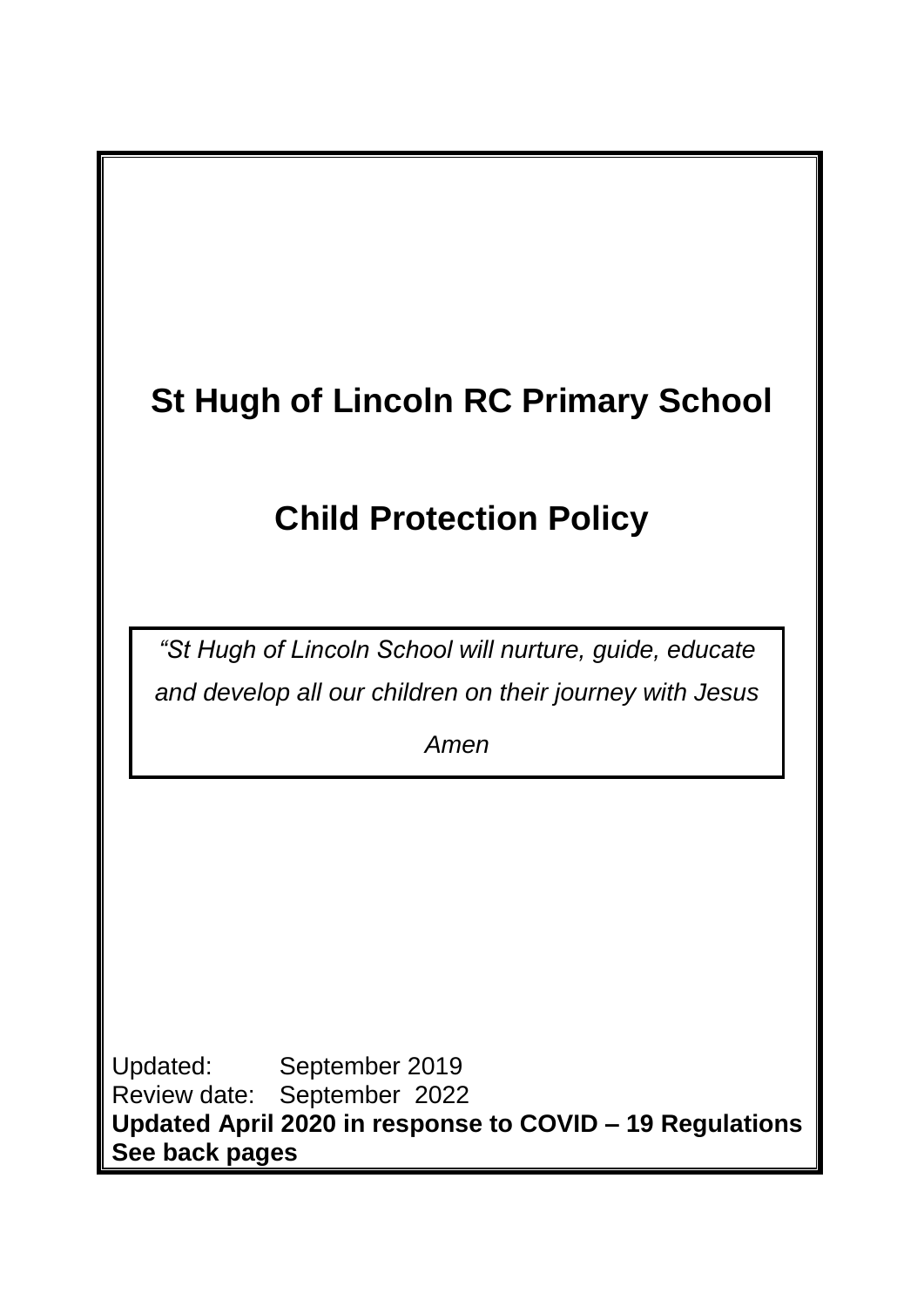St Hugh of Lincoln RC Primacy School fully recognises its responsibilities for child protection. This policy applies to all staff, Governors agency staff and volunteers working in school.

We recognise that, because of their day-to-day contact with children, school staff are well placed to observe the outward signs of abuse. The school will therefore:

- establish and maintain **an environment where children feel secure**, are encouraged to talk, and are listened to
- ensure children know that there are adults in the school **whom they can approach** if they are worried
- include opportunities in the personal, social, health and economic (PSHE) curriculum and Assemblies, for **children to develop the skills** they need to recognise and stay safe from abuse.
- Raise awareness of child protection issues through **regular training**
- Ensure **safe recruitment** and **check suitability** of adults in school
- Develop and implement **clear procedures** for identifying and reporting suspected cases, which are clear to all staff

# **Categories for concern are:**

#### **Neglect**

The persistent or severe neglect of a child which results in serious impairment of the child's health or development. Neglect may involve a parent or carer failing to:

- provide adequate food, clothing and shelter (including exclusion from home or abandonment)
- protect a child from physical and emotional harm or danger
- ensure adequate supervision (including the use of inadequate care-givers)
- ensure access to appropriate medical care or treatment
- NB staff need to be aware that some "neglect" may be temporary and due to changes in home circumstances; schools need to establish in these cases the nature of intervention and support they may be able to offer

#### **Physical Abuse**

Physical injury to a child - reasonable suspicion that the injury was inflicted or knowingly not prevented. Physical harm may also be caused when a parent or carer fabricates the symptoms of, or deliberately induces illness in a child.

#### **Sexual Abuse**

The involvement in sexual activities to which the child was unable to give informed consent. The activities may involve physical contact. They may include non-contact activities, such as involving children in looking at, or in the production of, sexual online images, watching sexual activities, or encouraging children to behave in sexually inappropriate ways.

#### **Emotional Abuse**

Persistent or severe emotional ill treatment or rejection. It may involve conveying to children that they are worthless or unloved, inadequate, or valued only in so far as they meet the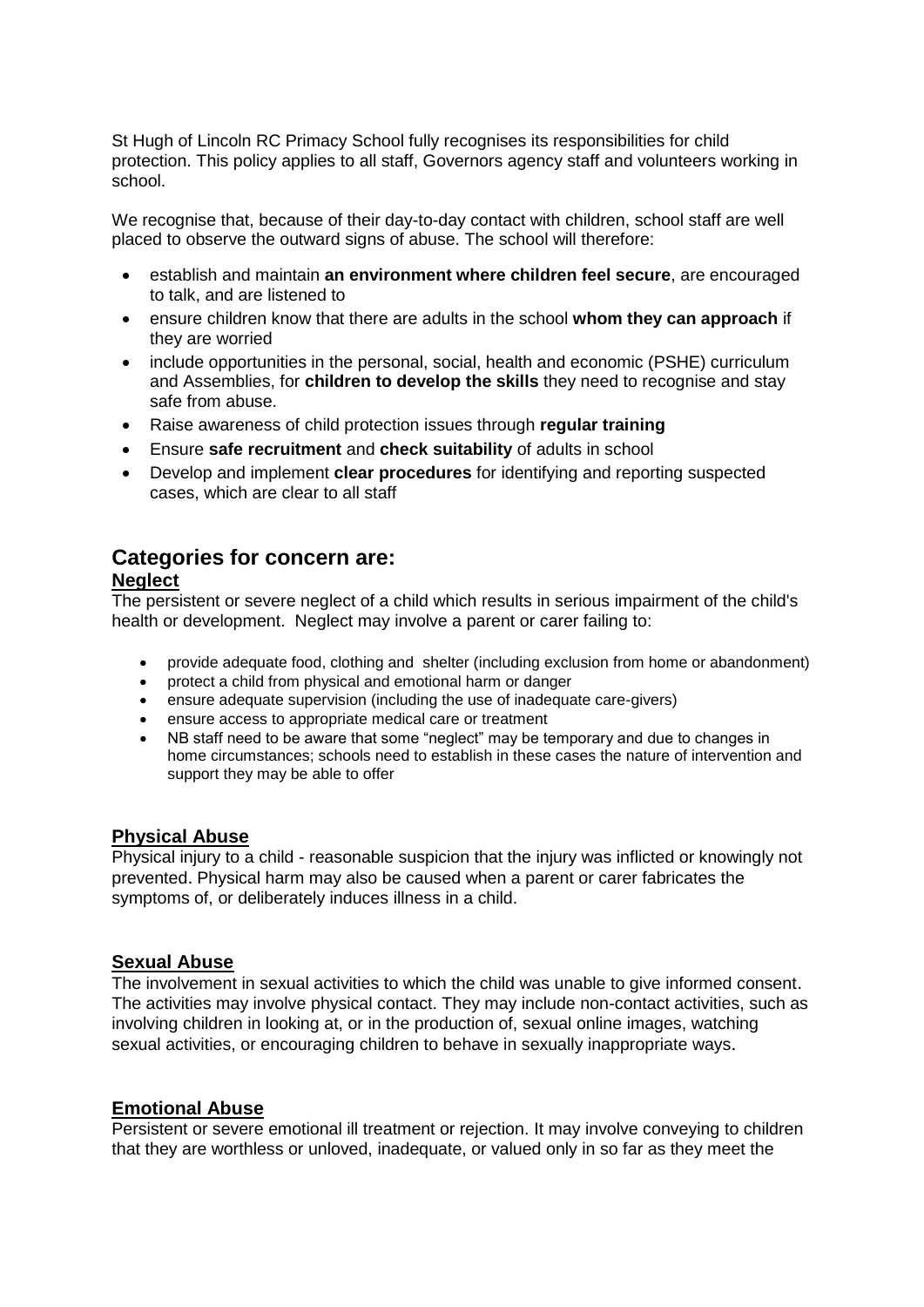needs of another person. It may involve seeing or hearing the ill-treatment of another. It may involve serious bullying, causing children frequently to feel frightened or in danger

### **Grave Concern**

Children whose situations do not currently fit the above categories but for whom there is significant risk of abuse.

#### **Peer on Peer Abuse**

Peer on peer abuse occurs when a young person is exploited, bullied and / or harmed by their peers who are the same or similar age; everyone directly involved in peer on peer abuse is under the age of 18.

### **Procedures:**

.

This school recognises that the class teacher is the first stage in the pastoral care of the child in the school. Teachers/Other Adults are well placed to observe outward signs of abuse, changes in behaviour or failure to develop or thrive.

All adults working within the school community are considered 'trusting adults', if they have concerns, worries, observations or disclosures about a child they will share this immediately with the nominated persons.

#### **Child Protection Designated officiers are: The Headteacher Assistant Headteachers SENDCO The Governor with responsibility for Child Protection (Mr K Speake September 2019)**

If a member of staff becomes aware of a concern about a child, one of the Child Protection Co-ordinators shall be informed immediately. The Child Protection Co-ordinators will investigate, so far as is possible, and involve the relevant agencies (parents, foster-parents, social services, police etc.).

 All staff receive annual updates and training regarding recognising the signs of abuse, how to report concerns, internally on CPOMS or with named staff/governor and externally (MARAT).

The Child Protection Co-ordinator(s) will keep the class teacher/member of staff up-to-date with developments.

Every attempt will be made to offer support for the child whilst at school and it is hoped that the school will provide an environment within which he/she can relax and spend the school day in complete confidence and safety.

#### **Information gathering and Recording**

All staff have received training on and have access to CPOMS to record concerns, evidence and paperwork related to any incident or concern. The senior staff and child protection coordinators have a 'two tiered' access to the system for extra security and protection. All concerns, even those regarded as minor, are recorded.

#### **How to respond to a disclosure**:

- Listen carefully to the child. DO NOT directly question the child
- Give the child time and attention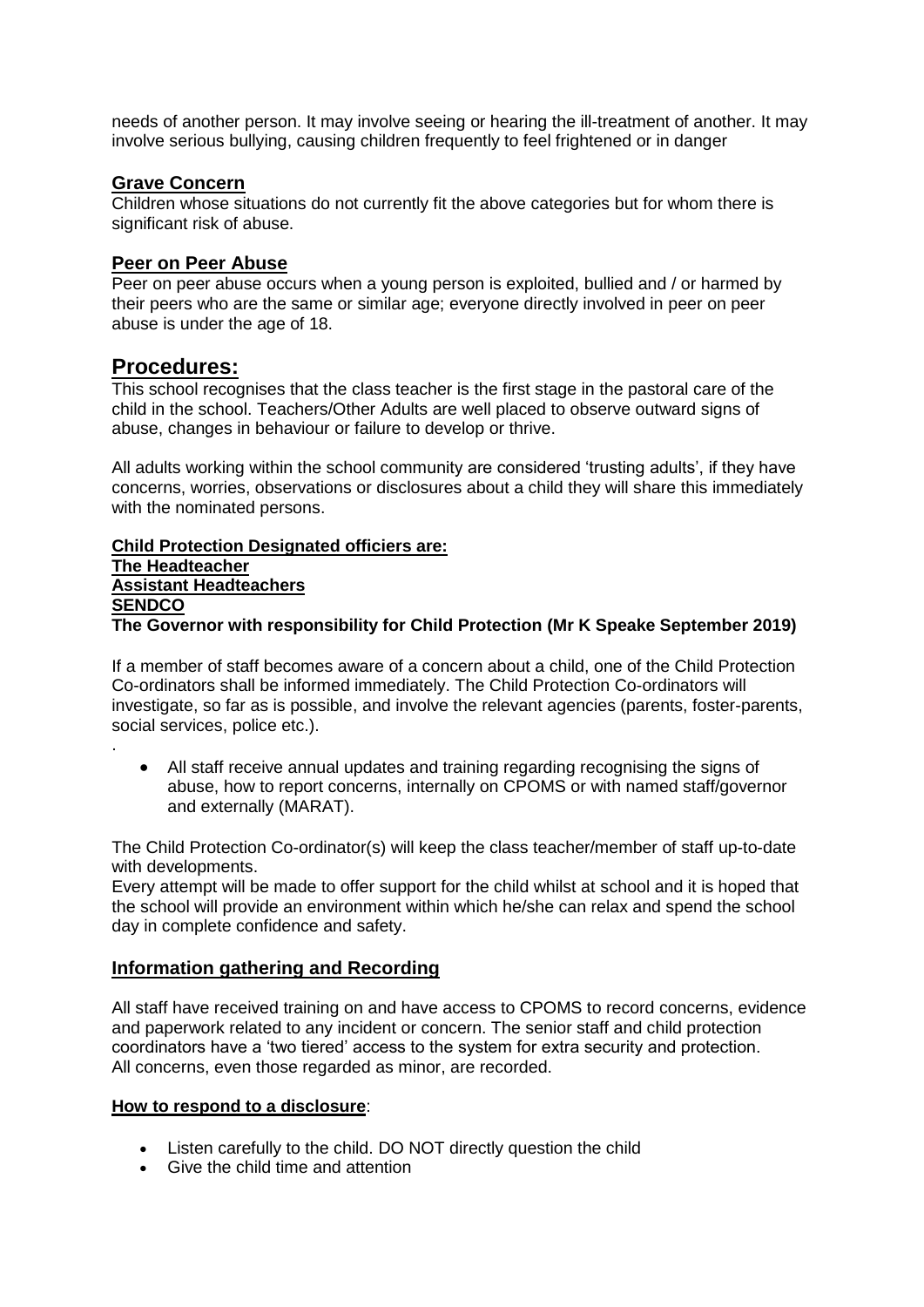- Allow the child to give a spontaneous account; do not stop a child who is freely recalling significant events
- Make an accurate record of the information you have been given taking care to record the timing, setting and people present, the child's presentation as well as what was said. Do not throw this away as it may later be needed as evidence
- Use the child's own words where possible
- Explain that you cannot promise not to speak to others about the information they have shared - do not offer false confidentiality
- Reassure the child that:
	- o they have done the right thing in telling you;
	- $\circ$  they have not done anything wrong:
- Tell the child what you are going to do next and explain that you will need to get help to keep him/her safe
- DO NOT ask the child to repeat his or her account of events to anyone

#### **How to make a Referral**

The type of referral you make would depend on which of the 4 levels of intervention you decide the case warrants. Parents/carers should be informed if a referral is being made **except in cases** of: Sexual abuse, organised or multiple abuse, Fabricated or induced illness.

However, inability to inform parents for any reason should not prevent a referral being made. It would then become a joint decision with Children's Social Care about how and when the parents should be approached and by whom.

In the main, a referral would follow this route:

- If your concern is about harm or risk of harm from a family member or someone known to the children, you should make a telephone referral to MARAT on 0161 912 5125. They will advise on next steps
- If your concern is about harm or risk of harm from someone not known to the child or child's family, you should make a telephone **referral directly to the Police** and consult with the parents
- If your concern is about harm or risk of harm from an adult in a position of trust **see Allegations against staff (below)**
- If your concern is that a child or family need additional help or support, you should contact Trafford Early Help on 0161 912 5020

#### **Information required when making a referral**

Be prepared to give as much of the following information as possible (in emergency situations all of this information may not be available). The majority of this information is available on the SIMS database to which all staff have password protected access. Unavailability of some information should not stop you making a referral.

- Your name, telephone number, position and request the same of the person to whom you are speaking
- Full name and address, telephone number of family, date of birth of child and siblings
- Gender, ethnicity, first language, any special needs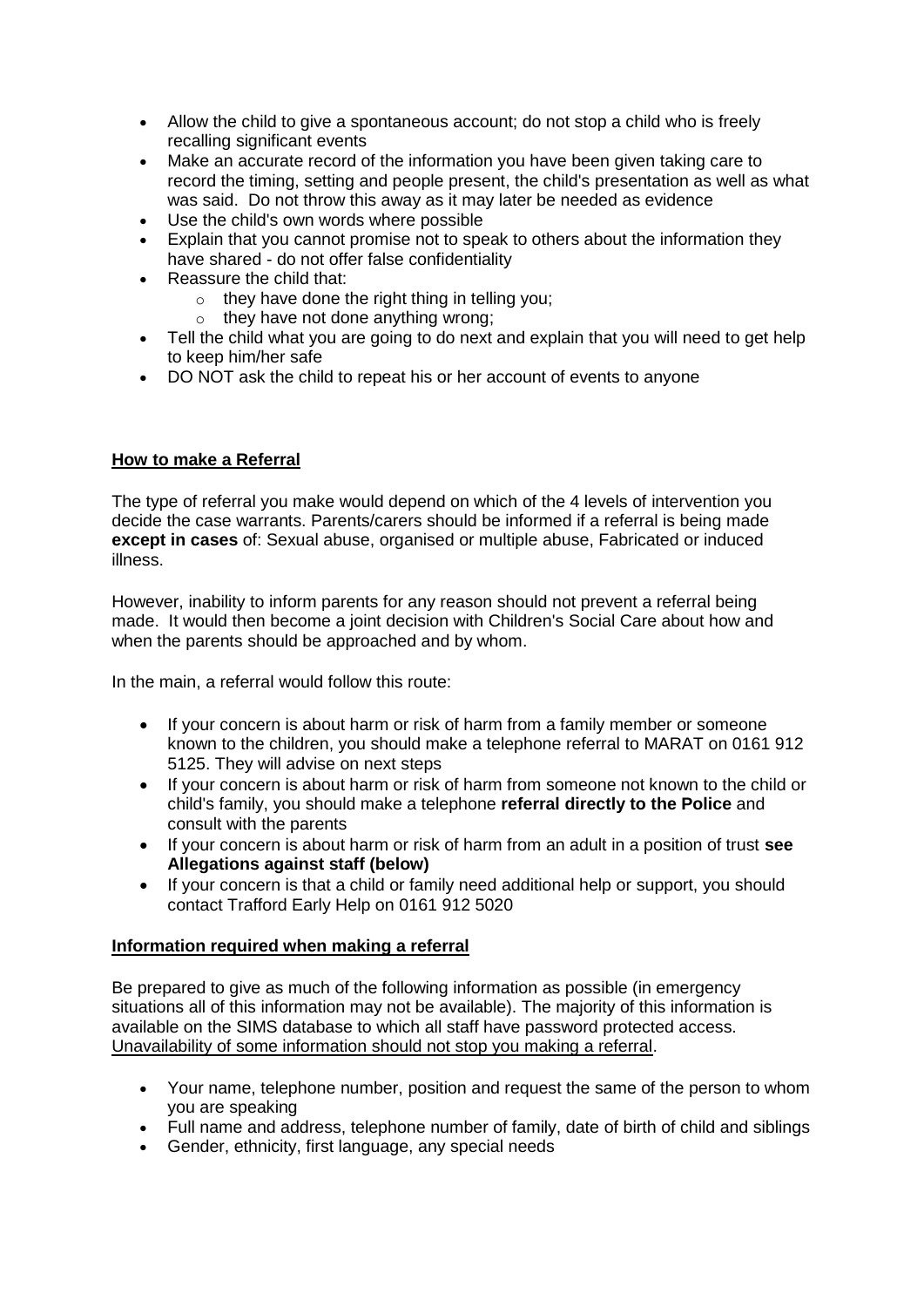- Names, dates of birth and relationship of household members and any significant others
- The names of professionals known to be involved with the child/family e.g.: GP, Health Visitor, School
- The nature of the concern; and foundation for the concern
- An opinion on whether the child may need urgent action to make them safe
- Your view of what appears to be the needs of the child and family
- Whether the consent of a parent with [Parental Responsibility](javascript:createTrackString() has been given to the referral being made

Action to be taken following the referral

- Ensure that you keep an accurate record of your concern(s) made at the time and record on CPOMS
- If applicable and following advice from MARAT complete a SARF, email to MARAT and place copy on CPOMS
- Accurately record the action agreed or that no further action is to be taken and the reasons for this decision

#### **Allegations against staff (Child Protection)**

Please refer to The Managing Allegations of Abuse by Staff Policy. The senior manager/Chair will consult with/make a referral to the [LADO \(Local Authority](http://services.salford.gov.uk/sscb-manual/keywords/Local_Authority_Designated_Officer.html)  [Designated Officer\),](http://services.salford.gov.uk/sscb-manual/keywords/Local_Authority_Designated_Officer.html) Safeguarding Children Unit. Presently: Anita Hopkins Safeguarding Unit Trafford Council Trafford Town Hall, Talbot Road, Stretford M32 0TH Tel: 0161 912 5024

Issues here would relate to any adult working with children (in a paid or unpaid capacity) where information has come to light suggesting they have:

- behaved in a way that has harmed or may have harmed a child
- possibly committed a criminal offence against, or related to, a child
- behaved towards a child/ren in a way that indicated s/he is unsuitable to work with children

#### **Sharing**

This policy and any revisions will be shared with, and approved by staff and Governors A copy of this policy is available to Parents on Request. A point explaining this will be included on the school web site

The allocated Child Protection Governor will monitor and evaluate this policy in discussion with the named officer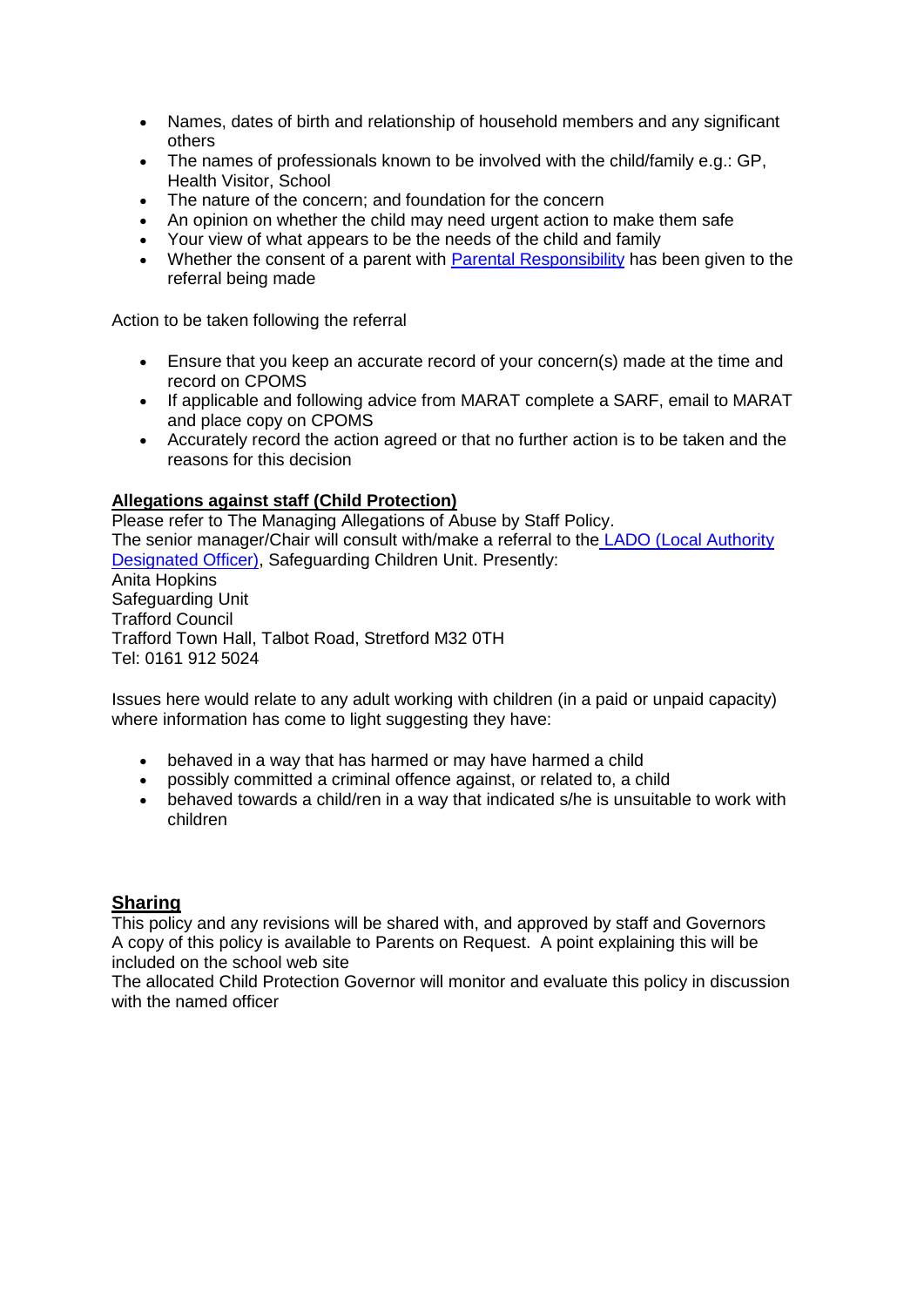# **Updated April 2020 in response to COVID – 19 Regulations**

#### **Introduction**

COVID-19 (commonly known as Coronavirus) has presented a huge challenge nationally to the normal running of education and child care provision. On 23<sup>rd</sup> March 2020 all schools in the United Kingdom were closed on the advice of the UK Government to help delay the spread of the Coronavirus, and that they were only to remain open for those children of workers critical to the COVID-19 response - who absolutely need to attend.

Education and child care settings are also expected to remain open to those children who are identified as vulnerable<sup>1</sup> and their needs cannot be catered for at home, or they need to attend the education/child care setting as it is a safe place.

This appendix has been prepared to explain key changes and interim measures being taken within our setting to continue to meet our safeguarding requirements during these extraordinary times.

#### **Status of this document**

1

This is an appendix to the main body of our Safeguarding and Child Protection Policy and will be effective from April 2020 until the setting returns to business as usual, following the COVID-19 pandemic.

It has been formally agreed and signed off by M Mountcastle and governors via email (April 6<sup>th</sup> 2020)

Any questions about the contents of this document should be directed to:

Name: Mark Mountcastle Job Title: **Headteacher (DSL)** Email: **[sthughoflincoln.admin@trafford.gov.uk](mailto:sthughoflincoln.admin@trafford.gov.uk) – constantly monitored** Telephone: 0161 912 2906 – constantly monitored and answered

#### **Designated Safeguarding Lead (DSL) arrangements**

It is vital that while our setting remains open a suitably trained DSL is available for consultation and advice.

The optimal scenario for our setting and one we will strive to achieve is to have a trained DSL or deputy available on site. Due to staff self-isolating, social-distancing or being physically unavailable for other reasons, it is recognised this may not always be possible, and where this is the case there are two options we will implement, the first being the preferred and second a backup option:

1. A trained DSL (M Mountcastle) or deputy (M Atherton) from the setting will be available to be contacted via phone, text or email, if they are working off site.

 $1$  Vulnerable children include those who have a social worker and those children and young people up to the age of 25 with education, health and care (EHC) plans.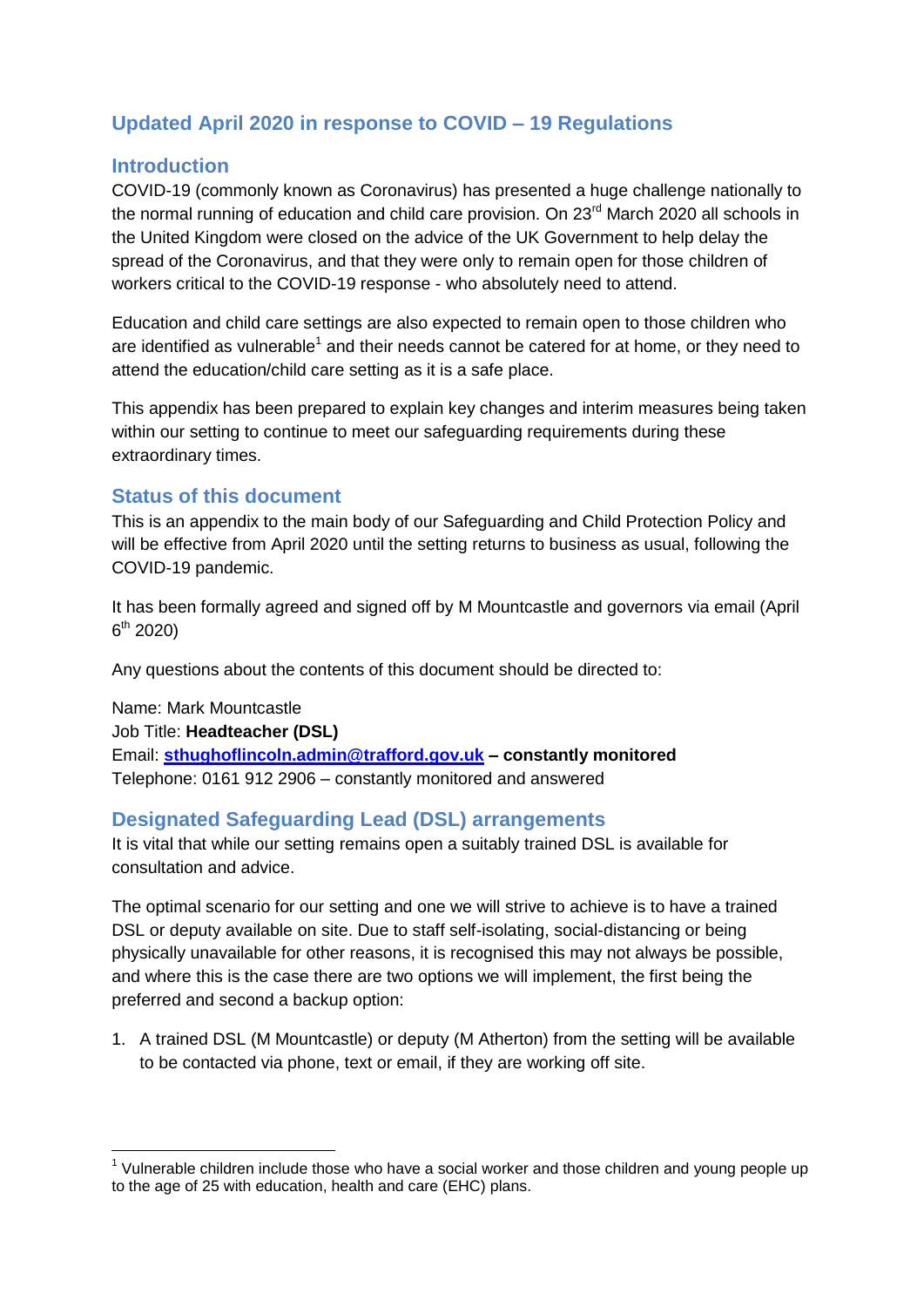Where a trained DSL or deputy is not on site, in addition to one of the above options, the setting will have a senior leader who will take responsibility for co-ordinating safeguarding on site. This person will update and manage access to child protection files, liaise with the offsite DSL (or deputy) and as required liaise with children's social workers where they require access to children in need and/or to carry out statutory assessments at the setting.

Our DSL, deputy DSL and others with designated roles are identified in the main body of our Safeguarding and Child Protection Policy. In the event one of the above scenarios is implemented and the DSL changes, this will be communicated to staff via Whatsapp.

# **Contacting Trafford Children's First Response**

Making referrals into Trafford Children's First Response will continue as usual, with referrals being made via the online referral form, and telephone consultations taking place when advice is required. Where possible the referral will be made by the DSL, however if the DSL is not available in person the senior leader who is co-ordinating safeguarding on site may be required to make the referral on behalf of the DSL after getting advice from a suitably DSL.

- Online Referral Form [www.trafford.gov.uk/firstresponse](http://www.trafford.gov.uk/firstresponse)
- $\bullet$  Telephone 0161 912 5125
- Email [FirstResponse@trafford.gov.uk](mailto:FirstResponse@trafford.gov.uk)

# **Contacting the Local Authority Designated Officer (LADO)**

In the instance a referral to the LADO is necessary this will be actioned by the **Headteacher/DSL** within 1 working day of the allegation coming to light. Should they not be available then **either Assistant headteacher or the deputy DSL** will make the referral.

Contact methods for the LADO will remain the same with all LADO referrals being made via the online referral form. Consultation by phone may be necessary in which case this will be done via Trafford Children's First Response (contact details above).

- Online Referral Form [https://trafford](https://trafford-framework.egovhub.net/ALLEGATIONOFPROFESSIONALABUSE/launch)[framework.egovhub.net/ALLEGATIONOFPROFESSIONALABUSE/launch](https://trafford-framework.egovhub.net/ALLEGATIONOFPROFESSIONALABUSE/launch)
- Email [LADO@trafford.gov.uk](mailto:LADO@trafford.gov.uk)

# **Attendance of Vulnerable Children**

While school is closed to the general school population the children of key workers and those who are vulnerable may still need to attend school because they require a safe place, or their needs cannot be properly catered for at home. The attendance information for vulnerable children will be reported to the local authority on a daily basis. The method for doing this is through the daily returns to our relevant Liaison Officer. This is Alistair Black for St Hugh of Lincoln – 07702 652 486 [alistair.black@trafford.gov.uk](mailto:alistair.black@trafford.gov.uk)

Vulnerable children may not be attending school for other reasons including self-isolation, social-distancing or for another reason, these will be monitored by the setting and contact with the child and their family will be maintained via (weekly or when deemed appropriate) phone calls. When phone calls are not answered and contact cannot be established with a family, the setting will take the following measures:

 The Vulnerable Children's Daily Log Attendance sheet will be completed weekly and sent to Trafford Children's First Response by email.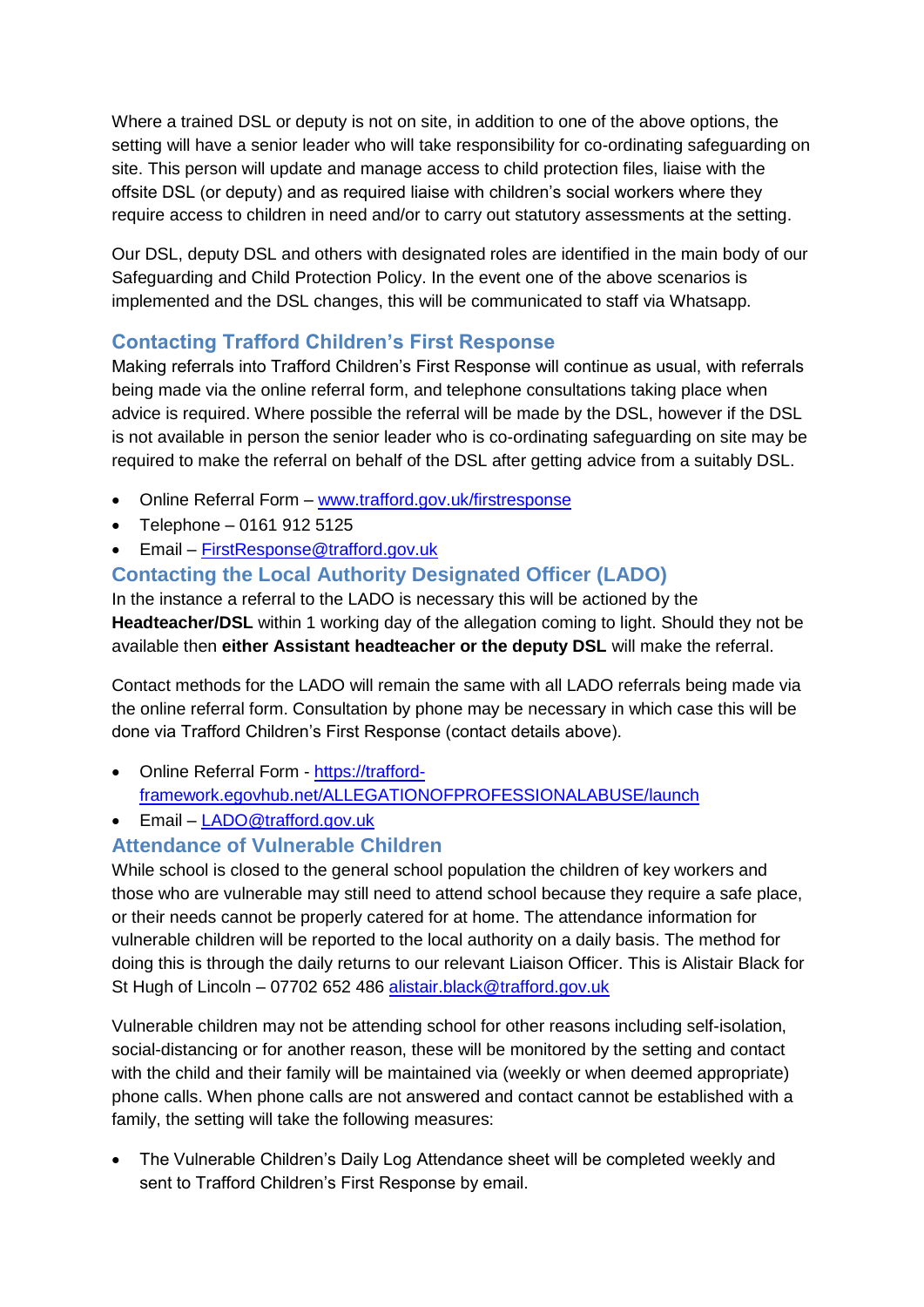# **Children of concern who do not meet the 'vulnerable' definition**

The setting also has students about whom there are concerns, however they do not have a social worker or an Education, Health and Care (EHC) Plan so do not meet the criteria of a 'vulnerable' child. With these children the setting still feels that contact should be maintained to ensure safety and welfare can be monitored as best as practically possible. Relevant staff will identify such families and make phone calls as agreed appropriately.

## **All other Children**

While the setting is closed to the general student population the setting still have a duty to keep them safe, including online. The following measures have been implemented to ensure that contact with children is maintained and setting staff can maintain oversight of their welfare as best as practically possible.

- Weekly letter from class teacher
- Weekly letter from headteacher
- Updated homelearning resources when appropriate
- Weekly/fortnightly phone calls with key person

If staff have any concerns about children they will follow the standard reporting procedure outlined in the main body of our Safeguarding and Child Protection Policy.

## **Staff Training**

When the setting is open for the children or key workers or vulnerable children it will be staffed appropriately and all staff will satisfy the training requirements of 'Keeping children safe in education, September 2019<sup>2</sup>, in that they will have had copies of the following policies and had them explained to them how they operate in the setting:

- Safeguarding and Child Protection Policy
- Behaviour Policy

<u>.</u>

- Staff Code of Conduct
- Safeguarding response to Children who go missing from education
- Role of the DSL (including the identity of the DSL and any their deputy/deputies)
- Part one and Annex A of Keeping children safe in education, September 2019.

In addition to the above all staff will have received appropriate safeguarding and child protection training. Further to this, all staff receive regular safeguarding updates.

## **Allegations against Adults working with Children**

Any staff member who works in the setting will be aware of the process for sharing concerns about colleagues or other adults who works with children in regulated activity. In our setting they will report these concerns directly to the **Headteacher/DSL** as soon as practically possible, ideally face to face, however during challenging times that may not always be possible, and a telephone call is also acceptable.

It is made clear to staff in training, induction and in our Whistleblowing Policy they should not consult or speak of the concern/allegation with other parties, without the expressed

<sup>&</sup>lt;sup>2</sup> <https://www.gov.uk/government/publications/keeping-children-safe-in-education--2> - Department for Education statutory guidance for schools and colleges on safeguarding children and safer recruitment.